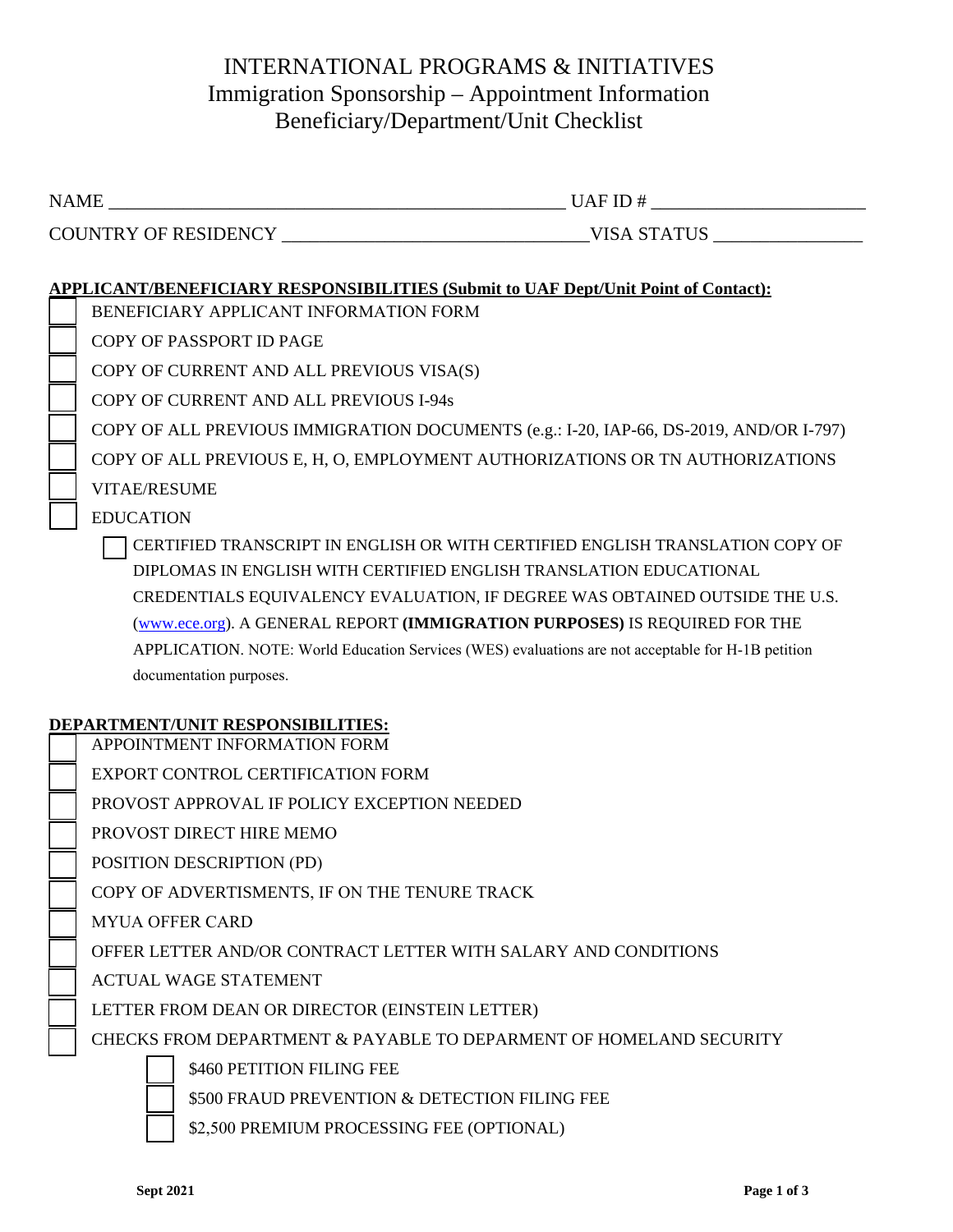#### **BENEFICIARIES - UPON ARRIVAL:**

SCHEDULE ORIENTATION WITH IPI

Do not schedule an appointment with the Social Security Administration until after your orientation appointment.

- RETURN ORIGINAL I-797A, APPROVAL NOTICE TO IPI
- BRING PASSPORT FOR ID PAGE, VISA AND ARRIVAL STAMPS AND I-94 ARRIVAL RECORD
- SIGN I-94 ARRIVAL RECORD RELEASE FORM

CHECK IN WITH DEPARTMENT/UNIT HR REPRESENTATIVE FOR NEW HIRE PAPERWORK

APPLY FOR POLAR EXPRESS CARD AND PARKING PASS, IF NEEDED

#### **DEPARTMENT/UNIT – UPON ARRIVAL**

COLLECT NEW HIRE PAPERWORK

SCHEDULE UAHR ORIENTATION

NOTIFY BENEFICIARY OF UAF MANDATORY TRAINING

SET UP GLACIER TAX COMPLIANCE ACCOUNT

# **BENEFICIARY - TRAVEL OUTSIDE THE U.S.:**

NOTIFICATION TO IPI IMMEDIATELY

COLLECT ORIGINAL I-797A FOR TRAVEL & FILL OUT TRAVEL NOTICE

UPDATE GLACIER TAX COMPLIANCE UPON RETURN OF TRAVEL

RETURN I-797A TO IPI

COLLECT COPIES OF PASSPORT, VISA AND DIGITAL I-94 AND SEND TO IPI

### **EXTENSIONS AND/OR CHANGES OF EMPLOYMENT:**

### **APPLICANT/BENEFICIARY RESPONSIBILITIES:**

- APPLICANT INFORMATION FORM
- COPY OF PASSPORT ID PAGE

COPY OF CURRENT OR PREVIOUS VISA(S)

COPY OF CURRENT AND ALL PREVIOUS I-94s

UPDATED VITAE/RESUME

COPY OF W-2 FOR PRIOR YEAR

MOST RECENT PAYSTUBS FOR 2-4 MONTHS (UAONLINE IS ACCEPTABLE)

DEPENDENTS: SUBMIT ORIGINAL I-539 FORM, COPIES OF PASSPORT ID PAGE,

PREVIOUS VISA(S), I-94(S), MARRIAGE AND BIRTH CERTIFICATES, CHECK FOR \$370 +

\$85 BIOMETRICS FEE PER DEPENDENT